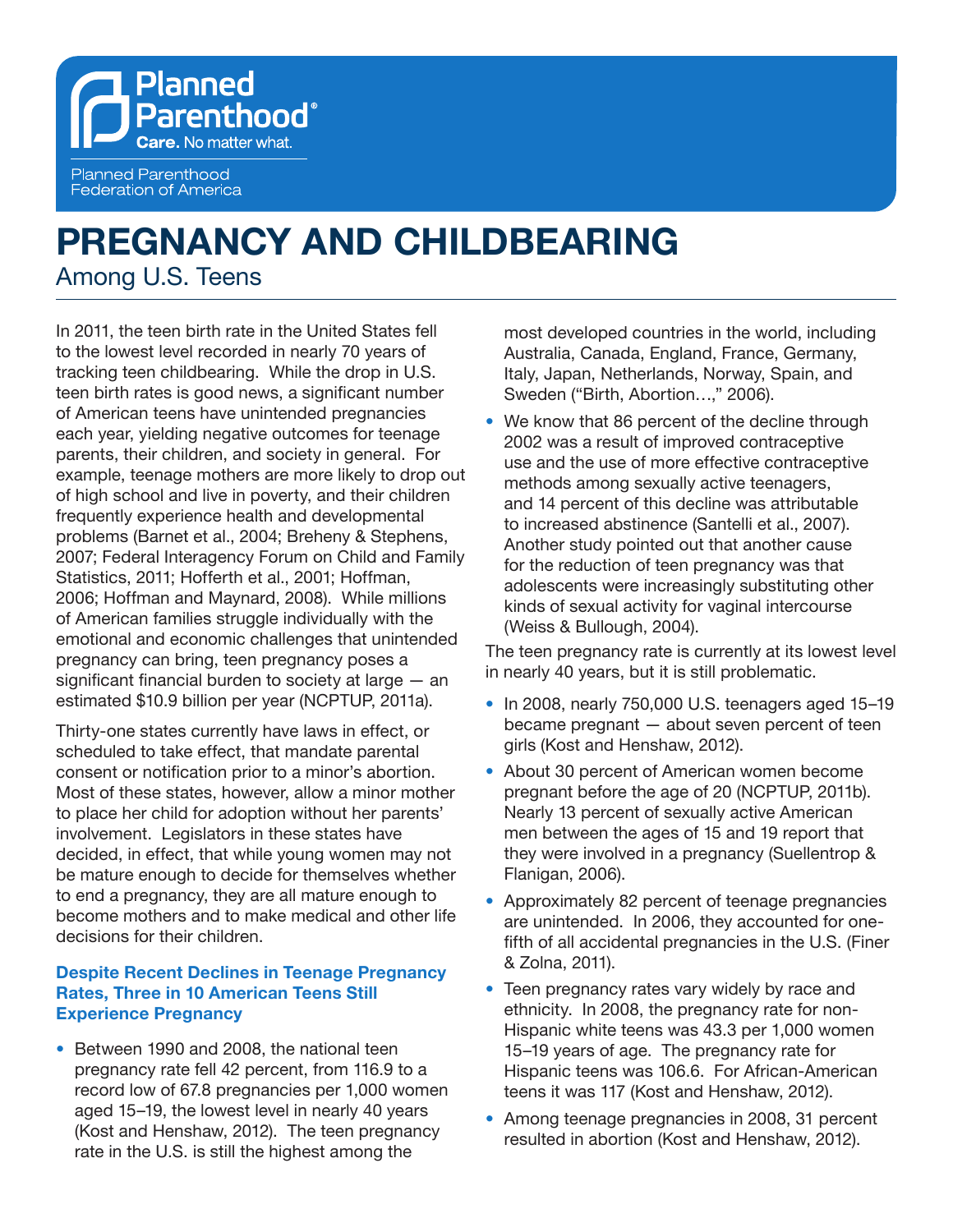**Federation of America** 

**Factors that Increase the Risk of Teen Pregnancy**

- **•**  Age of first sex is an important determinant of pregnancy risk. Forty-six percent of teenage girls and 22 percent of teenage boys who engage in their first sexual experience before the age of 15 have been involved in a pregnancy. For teens who engage in their first sex experience at age 15 or older, the risk declines to 25 percent and nine percent, respectively (Suellentrop & Flanigan, 2006).
- Teens who use contraception during their first sexual experience are less likely to experience a pregnancy. Twenty-seven percent of teen girls and 12 percent of teen boys who used contraception at first sex have been involved in a pregnancy. For teens who did not use contraception at first sex, 43 percent of girls and 18 percent of boys have been involved in a pregnancy (Suellentrop & Flanigan, 2006).
- **•**  Teenage girls with older partners are more likely to become pregnant than those with partners closer in age. Likewise, teenage boys with older partners are more likely to father a child. A study found that 6.7 percent of women aged 15–17 have partners six or more years older than they are. The pregnancy rate for this group is 3.7 times as high as the rate for those whose partner is no more than two years older (Darroch et al., 1999). A later study found that women who had sex before age 16 with a partner three or more years older were more likely to have a teenage birth than others (41–46 percent vs. 19–34 percent). Men who had sex before age 16 with an older partner were more than twice as likely to father a child during their teenage years compared with those who postponed sex until age 16–17 (Manlove et al., 2006).
- The greater the number of sex partners, the more likely teens are to be involved in a pregnancy. Thirty-seven percent of teen girls and 18 percent of teen boys with three or more partners have either experienced or have been involved in a pregnancy. When the number of partners drops to less than two, only 25 percent of teen girls and nine percent of teen boys have experienced or have been involved in a pregnancy (Suellentrop & Flanigan, 2006).

#### **The Rate of Teenage Childbearing in the U.S. Is the Highest Among the Most Developed Countries**

• Despite the historically low current rate, the U.S. teenage birth rate is the highest among the most developed countries in the world: twice as high as Australia's and Canada's three times as high as France's, three and a half times as high as Germany's, six times as high as the Netherlands', and seven times as high as Japan's (Hamilton et al., 2012; United Nations, 2012).





- Reasons for the lower rates of teenage childbearing in these countries include
	- mandatory, medically accurate sexuality education programs that provide comprehensive information and encourage teens to make informed decisions;
	- access to contraception and other forms of reproductive health care, including abortion;
	- social acceptance of adolescent sexual expression as normal and healthy;
	- **•** straightforward public health media campaigns; and
	- government support for the right of teens to accurate information and confidential services (Berne & Huberman, 1999).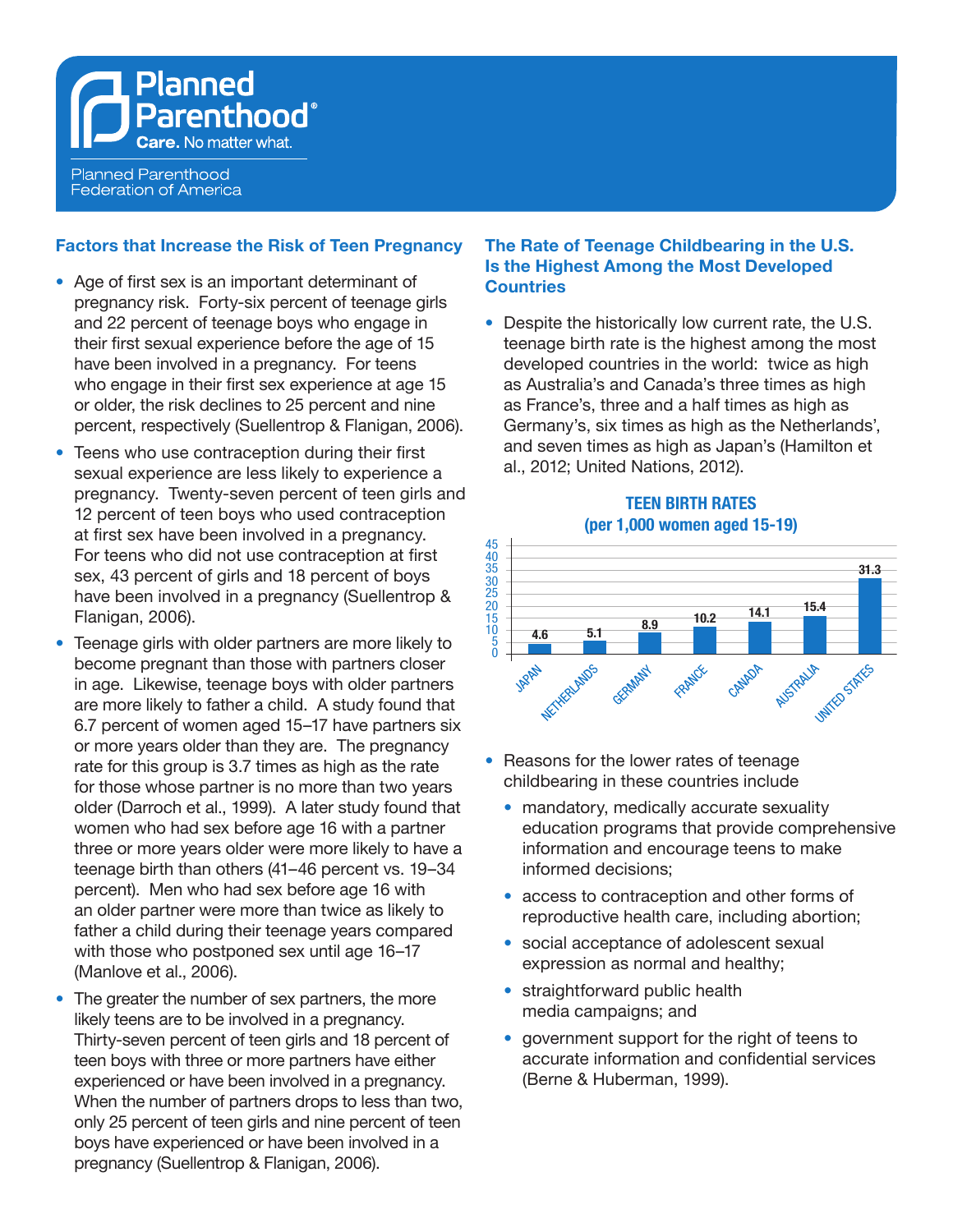

- **•**  In 2011, nine percent of all U.S. births were to teens (Hamilton et al., 2012).
- Preliminary findings show that in 2011, 329,797 women aged 15–19 gave birth, a rate of 31.3 live births per 1,000 women in this age group. This figure marks an eight percent decrease from the 2010 rate and a record low for the U.S. (Hamilton et al., 2012).
- The preliminary birth rate in 2011 for young teens was 0.4 births per 1,000 women aged 10–14, the lowest level ever reported. This reduction in birth rate is extremely encouraging because young teens have a higher risk of pregnancy complications (Hamilton et al., 2012).
- **•**  The preliminary teenage birth rate in 2011 was 15.4 births per 1,000 women aged 15–17, and 54.1 births per 1,000 women aged 18–19. That year, the birth rate for teens aged 15–19 was 49.4 per 1,000 for Hispanics, 47.4 per 1,000 for African Americans, and 21.8 per 1,000 for non-Hispanic whites. The rates for all race and Hispanic-origin groups reached historic lows in 2011 (Hamilton et al., 2012).
- Eighty-nine percent of teens aged 15–19 95 percent aged 15–17 and 86 percent aged 18–19 who gave birth in 2011 were unmarried. In 2011, teens accounted for only 18 percent of all births outside of marriage — a decline from 50 percent in 1970 (Hamilton et al., 2012).
- In 2010, nearly 1 in 5 births (18 percent) to teens aged 15–19 was a repeat birth — the second or more birth before age 20. This is down 6.2 percent from 2007. Most (86 percent) repeat births were second births. The prevalence of repeat teen births in 2010 was 20.9 percent among Hispanics, 20.4 percent among non-Hispanic African Americans, and 14.8 percent among non-Hispanic whites (Gavin et al., 2013).
- Infants born from a repeat teen birth are more likely to be preterm or low birth weight — in 2010, 17 percent of infants who were second teen births were born preterm compared to 12.6 percent for first births, and 11 percent of second teen births were low birth weight, compared to nine percent of first births. Repeat births might also negatively

affect teen mothers' ability to attend school and obtain job experience (Gavin et al, 2013).

**•**  A Guttmacher Institute analysis shows that this drop in teen birth rates "can be linked almost exclusively to improvements in teens' contraceptive use." While there was no significant change in sexual activity among women aged 15–19 years, teens use of hormonal contraceptives increased from 37.3 percent in 2006–2008 to 47.5 percent in 2008–2010. Use of more than one contraceptive method also increased from 16.1 percent to 23.2 percent, as did use of long-acting methods such as IUDs, growing from 1.4 percent to 4.4 percent (Guttmacher Institute, 2011).

## **Teenage Childbearing and Parenting**

- In general, teenage mothers do not fare as well as their peers who delay childbearing:
	- **•**  Their family incomes are lower.
	- They are more likely to be poor and receive public assistance.
	- They are less educated.
	- **•**  They are less likely to be married.
	- Their children lag in standards of early development. (Breheny & Stephens, 2007; Hoffman, 2006; NCPTUP, 2010)
- Only 63 percent of teenagers who give birth before the age of 18 and 74 percent of teenagers who give birth between the ages of 18 and 19 either graduate from high school or receive their GED, as compared to approximately 85 percent of women who delay childbirth until their early 20s (Hoffman, 2006; Levin-Epstein & Schwartz, 2005). Nearly one-third of teen girls who have dropped out of high school say that pregnancy or parenthood is a key reason, and rates are even higher for African Americans (38 percent) and Latinos (36 percent) (Shuger, 2012).
- By the age of 30, only five percent of young teen mothers and 10 percent of older teen mothers complete at least two years of college, and less than two percent of young teen mothers and three percent of older teen mothers obtain a college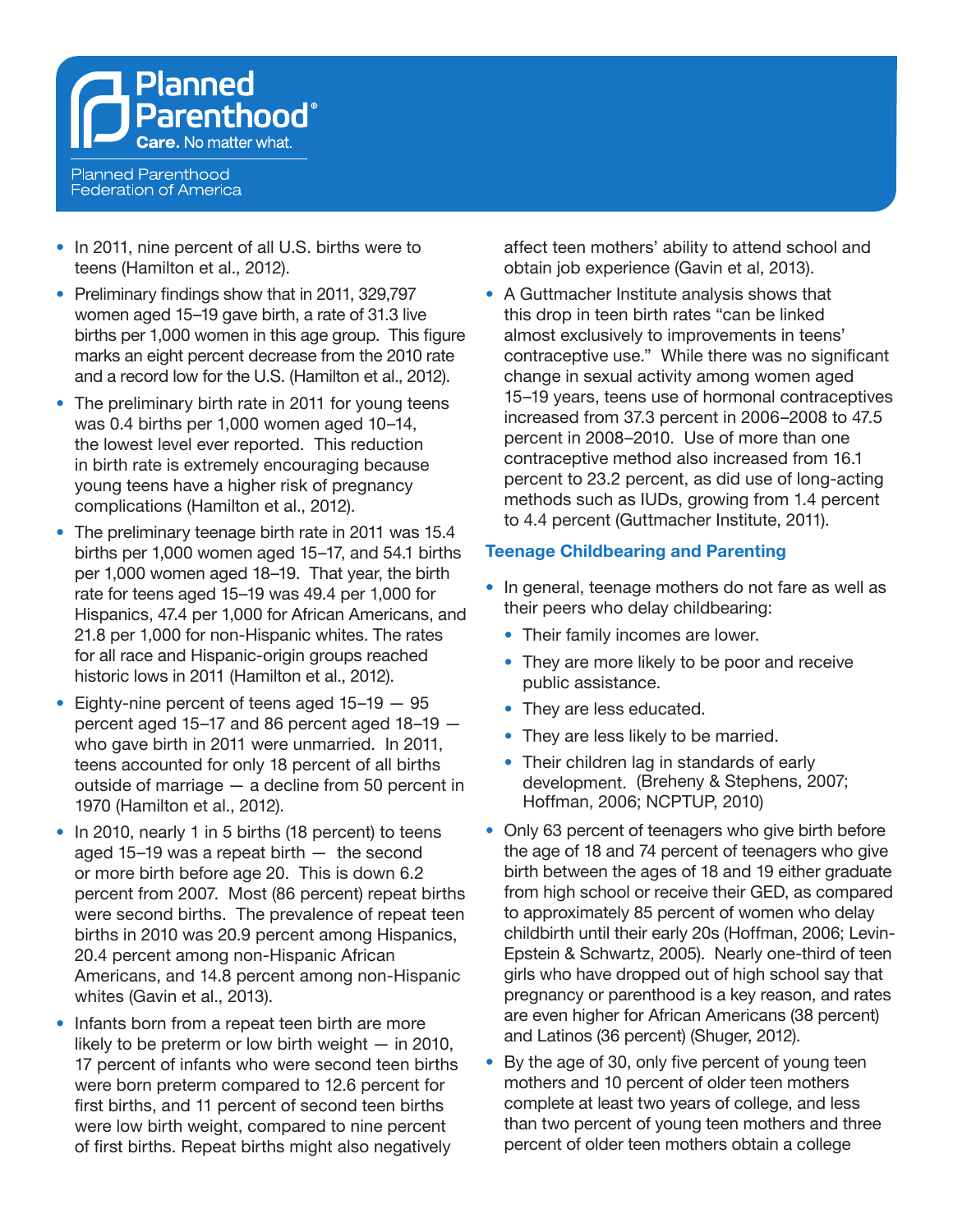**Federation of America** 

degree. Comparatively, 21 percent of women who delay childbirth complete at least two years of college, and nine percent graduate (Hoffman, 2006).

- Nearly 80 percent of teen mothers receive some form of public assistance, i.e., food stamps, housing assistance, Temporary Assistance for Needy Families (TANF), or Special Supplemental Nutrition Program for Women, Infants, and Children (WIC) vouchers (Acs & Koball, 2003). Teen mothers not only receive more financial assistance, but they also receive this assistance longer than do women who delay their childbirth (Hoffman, 2006; Levin-Epstein & Schwartz, 2005).
- In 2001, only 30 percent of teenage mothers received child support payments (Annie E. Casey Foundation, 2004).
- Although not as severe as those for teen mothers, the effects of early childbearing are also negative for teen fathers. They are more likely to engage in delinquent behaviors such as alcohol and drug abuse or drug dealing, and they complete fewer years of schooling than their childless peers (Tan & Quinlivan, 2006). An earlier study found that the fathers of children born to teen mothers earned an estimated average of \$3,400 less per year than the fathers of children born to mothers who were 20 or 21, over the course of 18 years following the birth of their first child (Annie E. Casey Foundation, 1998).
- **•**  The children of teenage parents face severe health, economic, and social consequences. Because pregnant teens are less likely to receive adequate prenatal care, they are 25 percent more likely to have a preterm birth; their babies are 18 percent more likely to be low birth weight, and they are more likely to have childhood health problems and to be hospitalized than those born to older mothers (Martin et al., 2012; NCPTUP, 2010).
- In 2009, the infant mortality rate for children born to teen mothers was significantly higher than the national infant mortality rate — 9.05 deaths per 1,000 live births versus 6.39, respectively. The infant mortality rate was highest for teens younger than 15 years of age  $-$  15.31 deaths per 1,000 live

births. The rate for infants of mothers aged 15–17 was 9.47 (Mathews & MacDorman, 2013).

- The offspring of teenage mothers are more likely to be abused or neglected than those of women who delay childbearing, and they are less likely to receive proper nutrition, health care, and cognitive and social stimulation (Annie E. Casey Foundation, 1998; Hoffman and Maynard, 2008). A child born to a teenage mother is less likely to visit a medical provider (NCPTUP, 2010).
- Children born to teen mothers are more likely to live in poverty. Seventy-eight percent of children born to unmarried teen mothers who did not graduate from high school live in poverty. Comparatively, the poverty rate for children born to mothers who postponed childbirth, are currently married, and received a high school diploma is nine percent (Annie E. Casey Foundation, 2007).
- Children born to teen mothers are also at greater risk of social behavioral problems and lower intellectual and academic achievement — one study found that children of teenage mothers are two and a half times as likely to be incarcerated during their adolescence or early 20s as are the children of older mothers (Hoffman and Maynard, 2008).
- Children born to teen mothers are less likely to graduate from high school and more likely to become teenage parents themselves than those born to women who delay childbearing (Hoffman and Maynard, 2008).
- **•**  Experts estimate that the annual costs of births to teens total about \$10.9 billion — or \$1,647 per child per year — in tax revenues, public assistance, child health care, foster care, and involvement with the criminal justice system (NCPTUP, 2011a).

### **Few Teenage Mothers Choose Placing Their Children for Adoption**

• In 40 states and the District of Columbia, a mother who is a minor may legally place her child for adoption without her parents' involvement (Guttmacher Institute, 2013a).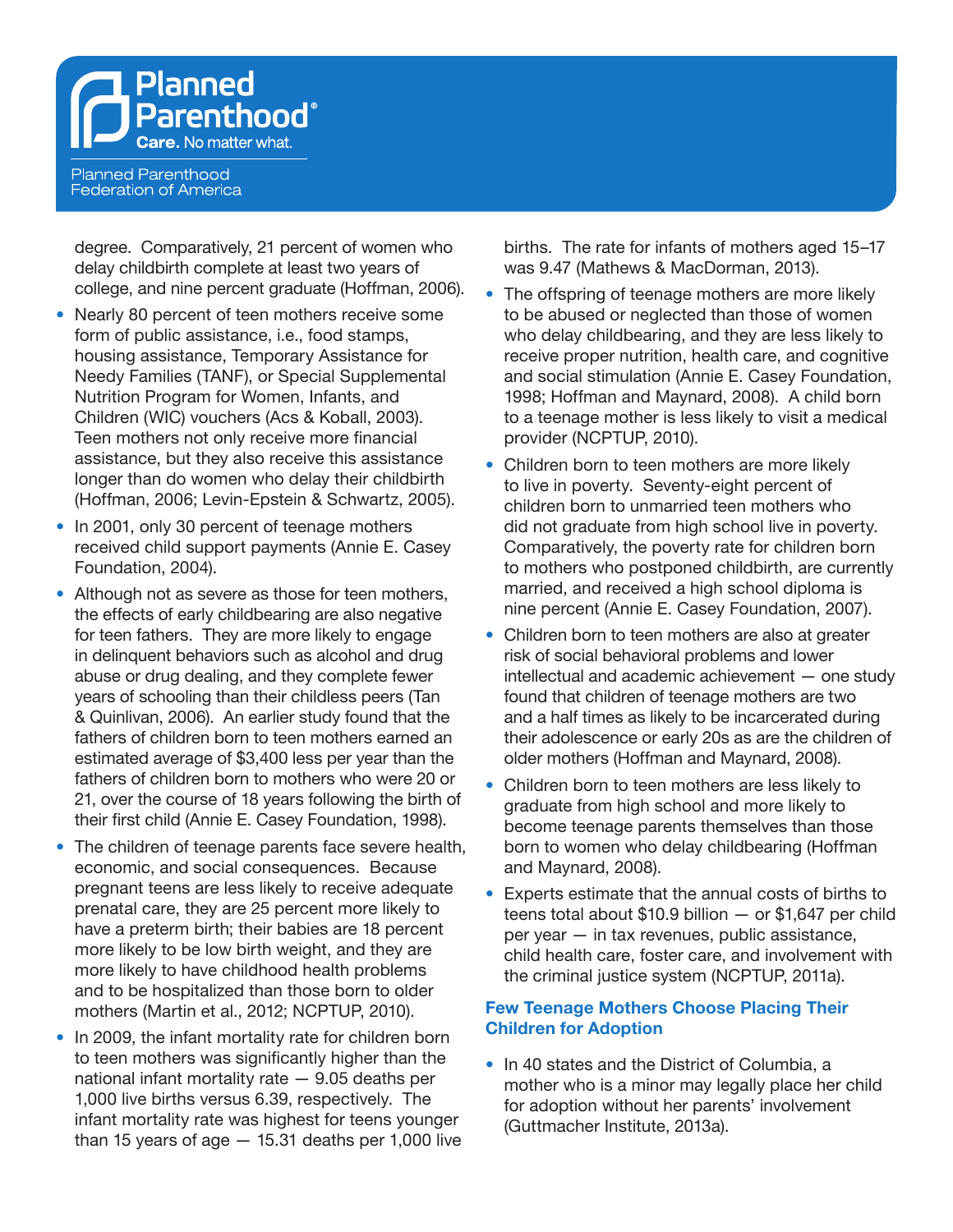**Planned Parenthood**® Care. No matter what.

**Planned Parenthood Federation of America** 

• More than 50 years ago, 95 percent of unmarried teen mothers placed their children for adoption (Resnick, 1992). Today, this number is much lower. It is estimated that only two or three of every 100 teen pregnancies lead to births for which the mother makes an adoption plan (National Committee for Adoption, 1989; Physicians for Reproductive Health, 2009).

### **Teenage Abortion Rates Are Declining**

- **•**  Between 1986 and 2008, the percentage of teenage pregnancies ending in abortion decreased by a third. In 2008, 31 percent of pregnancies among 15- to 19-year-olds end in abortion. (Kost and Henshaw, 2012).
- **•**  From 1988 to 2008, abortion rates declined 59 percent to 17.8 abortions per 1,000 women (Kost and Henshaw, 2012). The decline was a result of fewer teen pregnancies, and in recent years, fewer teens deciding to end their pregnancy, as well as increased difficulties in obtaining abortions (Finer & Zolna, 2011).
- Not all states report abortion to the U.S. Centers for Disease Control and Prevention (CDC), but in 2009, 16 percent of all abortions in the U.S. that were reported to the CDC were provided to women under age  $20 -$  the total number of abortions in this age group was approximately 111,000 (CDC, 2012).
- **•**  Approximately 80 percent of teenage women younger than 17 and approximately 70 percent of teenage women aged 18–19 identified interference with school or career aspirations and financial problems as reasons for deciding to have an abortion (Finer et al., 2005).
- **•**  Access to confidential abortion services is essential to teenagers' health. Sixty-one percent of parents are involved in their daughters' abortion decisions. Those teens whose parents are not involved are frequently in unstable or abusive family situations (Henshaw & Kost, 1992). Thirtyeight states have laws on the books that require parental consent or notification prior to a minor's abortion. As of March 2013, 33 of these laws are either currently in effect or scheduled to take

effect in the near future (Guttmacher, 2013b). Laws that mandate parental involvement only victimize teens; they do not prevent them from obtaining abortion services. Instead, these laws, which contain judicial bypass provisions, increase the delays teens experience in receiving services, simultaneously increasing the physical and emotional health risks, as well as the costs.

## **Declines in Teenage Pregnancy and Childbearing Are Responsible for Overall Improvement in Child Well-Being**

- Had the teenage birth rate not declined by one-third between 1991 and 2002
	- teen mothers would have given birth to 1.2 million additional children;
	- the number of children living in poverty would have risen by 460,000; and
	- **•**  700,000 additional children would be living in single-parent homes (NCPTUP, 2010).
- The decline in the teenage birth rate between 1991 and 2002 is responsible for approximately 26 percent of the decrease in the number of young children living in poverty, and 68 percent of the decrease in the number of young children living in single parent homes (NCPTUP, 2010).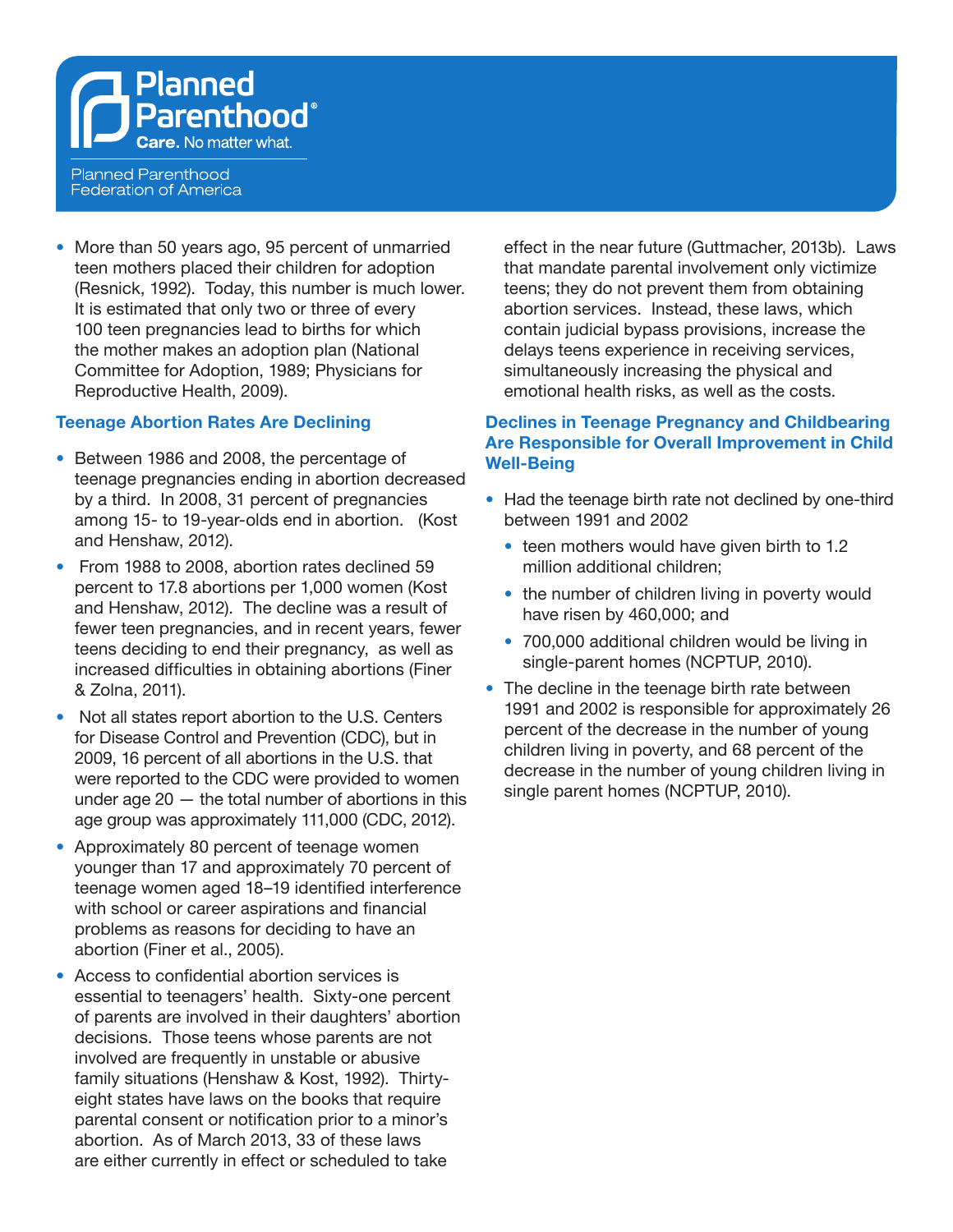### **Cited References**

Acs, Gregory & Heather L. Koball. (2003, June 2, accessed 2007, August 7). *TANF and the Status of Teen Mothers under Age 18*. [Online]. http://www.urban. org/publications/310796.html.

Annie E. Casey Foundation. (1998). *Kids Count Special Report: When Teens Have Sex: Issues and Trends.* Baltimore, MD: Annie E. Casey Foundation.

\_\_\_\_\_. (2004). *Kids Count 2004*. Baltimore, MD: Annie E. Casey Foundation.

\_\_\_\_\_. (2007). *2007 Kids Count Data Book*. Baltimore, MD: Annie E. Casey Foundation.

Barnet, Beth, et al. (2004). "Reduced School Dropout Rates Among Adolescent Mothers Receiving School-Based Prenatal Care." *Archives of Pediatric and Adolescent Medicine*, 158, 262–8.

Berne, Linda & Barbara Huberman. (1999). *European Approaches to Adolescent Sexual Behavior and Responsibility*. Washington, DC: Advocates for Youth.

"Birth, Abortion and Pregnancy Rates for Developed Countries, Ages 15–19." (2006, May 16, accessed 2013, March 20). *Washington Post*. [Online]. http://www.washingtonpost.com/wp-srv/health/daily/051606/indepth\_ teenagepregnancy.html.

Breheny, Mary & Christine Stephens. (2007). "Individual Responsibility and Social Constraint: The Construction of Adolescent Motherhood in Social Scientific Research." *Culture, Health & Sexuality*, 9(4), 333–46.

CDC — Centers for Disease Control and Prevention. (2012, November 23, accessed 2013, March 20). "Abortion Surveillance — United States, 2009." *Morbidity and Mortality Weekly Report*, 61(SS-8). [Online]. http://www. guttmacher.org/statecenter/spibs/spib\_PIMA.pdf.

Darroch, Jacqueline E., et al. (1999). "Age Differences Between Sexual Partners in the United States." *Family Planning Perspectives*, 31(4), 160–7.

Federal Interagency Forum on Child and Family Statistics. (2011, accessed 2011, November 29). *America's Children: Key National Indicators of Well-Being,* 2011. [Online]. http://www.childstats.gov/pdf/ac2011/ac\_11.pdf.

Finer, Lawrence B. & Mia R. Zolna. (2011). "Unintended pregnancy in the United States: incidence and disparities, 2006." *Contraception*, 84(5), 478-485.

Finer, Lawrence B., et al. (2005). "Reasons U.S. Women Have Abortions: Quantitative and Qualitative Perspectives." *Perspectives on Sexual and Reproductive Health,* 37(3), 110–8.

Gavin, Lorrie, et al. (2013, April 2, accessed 2013, April 3). "Vital Signs: Repeat Births Among Teens — United States, 2007–2010." *Morbidity and Mortality Weekly Report*, v. 62. [Online]. http://www.cdc.gov/mmwr/pdf/wk/mm62e0402.pdf.

Guttmacher Institute. (2011, accessed 2011, December 7). "New Government Data Finds Sharp Decline in Teen Births: Increased Contraceptive Use and Shifts to More Effective Contraceptive Methods Behind this Encouraging Trend." New York: Guttmacher Institute. [Online]. http://www.guttmacher.org/media/ inthenews/2011/12/01/index.html.

\_\_\_\_\_. (2013a, March 1, accessed 2013, March 20). *State Policies in Brief: Minors' Rights as Parents*. [Online]. http://www.guttmacher.org/statecenter/ spibs/spib\_MRP.pdf.

\_\_\_\_\_. (2013b, March 1, accessed 2013, March 20). *State Policies in Brief: Parental Involvement in Minors' Abortions*. [Online]. http://www.guttmacher.org/ statecenter/spibs/spib\_PIMA.pdf.

Hamilton , Brady E., et al. (2012, accessed 2012, October 5). "Births: Preliminary data for 2011." *National Vital Statistics Reports*, 61(5). Hyattsville, MD: National Center for Health Statistics.[Online.] http://www.cdc.gov/nchs/data/nvsr/ nvsr61/nvsr61\_05.pdf.

Henshaw, Stanley K. & Kathryn Kost. (1992). "Parental Involvement in Minors' Abortion Decisions." *Family Planning Perspectives*, 24(5), 196–207 & 213.

Hofferth, Sandra L., et al. (2001). "The Effects of Early Childbearing On Schooling Over Time." *Family Planning Perspectives*, 33(6), 259–67.

Hoffman, Saul D. (2006). By The Numbers: *The Public Costs of Teen Childbearing.* Washington, DC: National Campaign to Prevent Teen and Unplanned Pregnancy.

Hoffman, Saul D., and Rebecca A. Maynard, eds. (2008). *Kids Having Kids: Economic Costs & Social Consequences of Teen Pregnancy*, 2nd edition. Washington, DC: The Urban Institute Press.

Kost, Kathryn, and Stanley Henshaw. (2012, accessed 2012, February 8). *U.S. Teenage Pregnancies, Births and Abortion, 2008: National Trends by Age, Race and Ethnicity.* New York: Guttmacher Institute. [Online]. http://www.guttmacher. org/pubs/USTPtrends08.pdf.

Levin-Epstein, Jodie & Angie Schwartz. (2005, July-August). "Improving TANF for Teens." *Clearinghouse REVIEW Journal of poverty Law and Policy*, 183–94.

Manlove, Jennifer, et al. (2006). "Young Teenagers and Older Sexual Partners: Correlates and Consequences for Males and Females." *Perspectives on Sexual and Reproductive Health*, 38(4), 197-207.

Martin, Joyce A., et al. (2012, November, accessed 2013, March 20). "Births: Final Data for 2010." *National Vital Statistics Reports*, 61(1). Hyattsville, MD: National Center for Health Statistics. [Online]. http://www.cdc.gov/nchs/data/ nvsr/nvsr61/nvsr61\_01.pdf.

Mathews, T.J. & Marian F. MacDorman. (2013, January 24, accessed 2013, March 20). "Infant Mortality Statistics from the 2009 Period Linked Birth/ Infant Death Data Set." *National Vital Statistics Reports*, 61(68. Hyattsville, MD: National Center for Health Statistics. [Online]. http://www.cdc.gov/nchs/data/ nvsr/nvsr61/nvsr61\_08.pdf.

NCPTUP — National Campaign to Prevent Teen and Unplanned Pregnancy. (2010, accessed 2013, March 20). *Fact Sheets: Why it Matters*. Washington, DC: National Campaign to Prevent Teen and Unplanned Pregnancy. [Online]. http:// www.thenationalcampaign.org/why-it-matters/pdf/WIM\_Full%20Set.pdf.